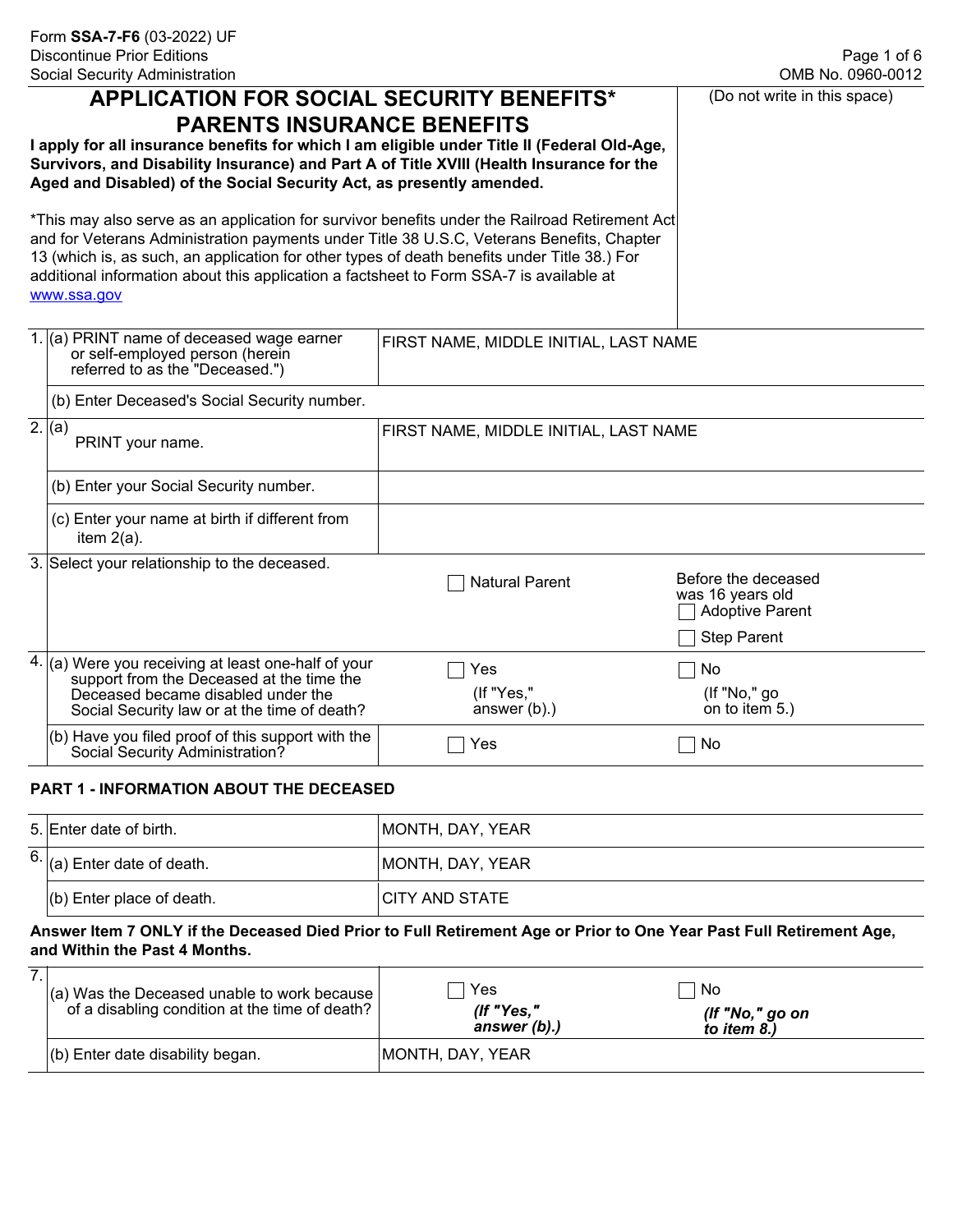## **Answer Item 8 ONLY If Death Occurred Within the Last 2 Years.**

| 8.  (a)<br>How much did the Deceased earn from<br>employment and self-employment during the year<br>of death? | AMOUNT \$ | Unknown |
|---------------------------------------------------------------------------------------------------------------|-----------|---------|
| $\vert$ (b) How much did the Deceased earn the<br>year before death?                                          | AMOUNT \$ | Unknown |

9. Check if applicable:

I am not submitting evidence of the Deceased's earnings that are not yet on his/her earnings record. I understand  $\Box$  that these earnings will be included automatically within 24 months, and any increase in my benefits will be paid with full retroactivity.

## **PART 2 - INFORMATION ABOUT YOURSELF**

|                                                                                              | 10. (a) Enter date of birth.                                                                                                                                 |     | MONTH, DAY, YEAR                |                                                        |  |  |  |  |
|----------------------------------------------------------------------------------------------|--------------------------------------------------------------------------------------------------------------------------------------------------------------|-----|---------------------------------|--------------------------------------------------------|--|--|--|--|
|                                                                                              | (b) Enter name of State or Foreign country where you<br>were born.                                                                                           |     |                                 |                                                        |  |  |  |  |
|                                                                                              | 11. (a) Have you married since the death of<br>the Deceased?                                                                                                 |     | Yes                             | No                                                     |  |  |  |  |
|                                                                                              | (b) Enter below the information requested about the marriage.                                                                                                |     |                                 |                                                        |  |  |  |  |
|                                                                                              | To whom married                                                                                                                                              |     |                                 | When (Month, day, year) Where (Name of City and State) |  |  |  |  |
|                                                                                              | How marriage ended (If still in effect, write "Not Ended")                                                                                                   |     |                                 | When (Month, day, year) Where (Name of City and State) |  |  |  |  |
|                                                                                              | Marriage performed by:                                                                                                                                       |     |                                 |                                                        |  |  |  |  |
|                                                                                              | Clergyman or public official                                                                                                                                 |     | Spouse's date of birth (or age) | If spouse deceased, give date of death                 |  |  |  |  |
|                                                                                              | Other (Explain in "Remarks")                                                                                                                                 |     |                                 |                                                        |  |  |  |  |
|                                                                                              | Spouse's Social Security Number (If "None" or "Unknown," so indicate)                                                                                        |     |                                 |                                                        |  |  |  |  |
|                                                                                              | 12. Did you, your current or prior spouse, or the Deceased<br>work in the railroad industry for 5 years or more?                                             |     | Yes                             | No                                                     |  |  |  |  |
| 13. Do you recieve, or do you expect to receive, a benefit<br>from any other Federal agency? |                                                                                                                                                              | Yes | No                              |                                                        |  |  |  |  |
|                                                                                              | 14. (a) Do you (or your spouse) have social security credits<br>(for example, based on work or residence) under<br>another country's social security system? |     | Yes                             | No                                                     |  |  |  |  |
|                                                                                              |                                                                                                                                                              |     | (If "Yes,"<br>answer (b).)      | (If "No," go on<br>to item $18.$ )                     |  |  |  |  |
|                                                                                              | (b) List the country(ies).                                                                                                                                   |     |                                 |                                                        |  |  |  |  |
|                                                                                              | Are you (or your spouse) filing for foreign Social<br>Security benefits?                                                                                     |     | Yes                             | No                                                     |  |  |  |  |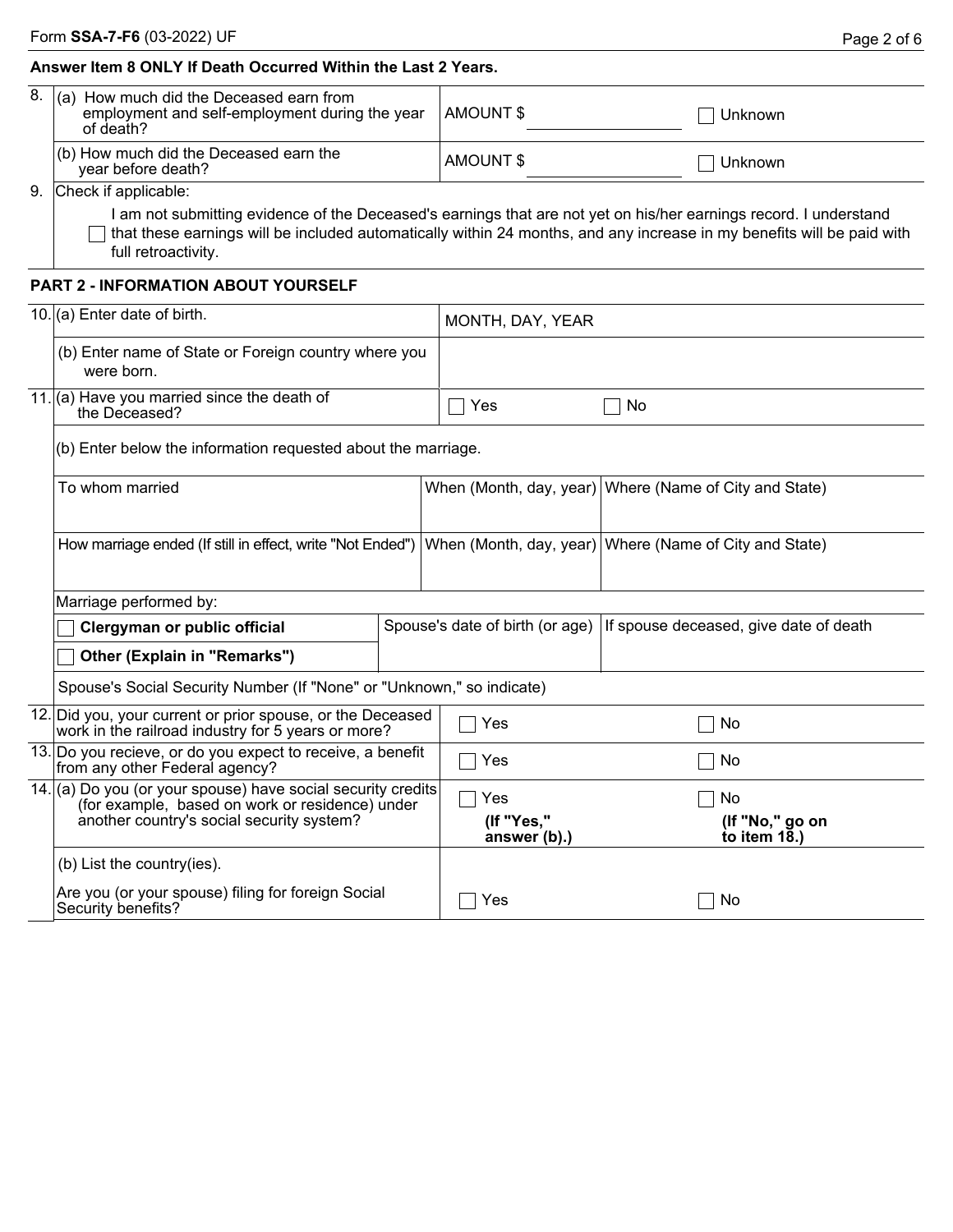## **Answer Item 15 ONLY if the Deceased Died Before This Year.**

|  | $15.$ (a) How much were your total earnings last year?                                                                                                                              | \$          |      |            |      |
|--|-------------------------------------------------------------------------------------------------------------------------------------------------------------------------------------|-------------|------|------------|------|
|  | (b) Place an "X" in each block for EACH MONTH of last year in which you did not earn<br>in wages, and did not perform substantial services in self-<br>more than *\$                | <b>NONE</b> |      | <b>ALL</b> |      |
|  | employment. These months are exempt months. If no months were exempt months,<br>place an "X" in "NONE". If all months were exempt months, place an "X" in "ALL".                    | Jan.        | Feb. | Mar.       | Apr. |
|  |                                                                                                                                                                                     | May         | Jun. | Jul.       | Aug. |
|  | *Enter the appropriate monthly limit after reading the instructions, "How Your Earnings"<br>Affect Your Benefits".                                                                  | Sept.       | Oct. | Nov.       | Dec. |
|  | $16.$ (a) How much do you expect your total earnings to be this year?                                                                                                               | \$          |      |            |      |
|  | (b) Place an "X" in each block for EACH MONTH of last year in which you did not earn or<br>will not earn more than *\$ ______ in wages, and did not or will not perform substantial | <b>NONE</b> |      | ALL        |      |
|  | services in self-employment. These months are exempt months. If no months are or<br>will be exempt months, place an "X" in "NONE". If all months are or will be exempt              | Jan.        | Feb. | Mar.       | Apr. |
|  | months, place an "X" in "ALL".                                                                                                                                                      |             | Jun. | Jul.       | Aug. |
|  | *Enter the appropriate monthly limit after reading the instructions, "How Your Earnings"<br>Affect Your Benefits".                                                                  | Sept.       | Oct. | Nov.       | Dec. |

**Answer This Item ONLY if You Are Not in the Last 4 Months of Your Taxable Year (Sept., Oct., Nov., and Dec., if Your Taxable Year is a Calendar Year).**

| $17.$ (a) How much do you expect to earn next year?                                                                                                                                    | \$            |      |            |      |
|----------------------------------------------------------------------------------------------------------------------------------------------------------------------------------------|---------------|------|------------|------|
| Place an "X" in each block for EACH MONTH of next year in which you do not expect to<br>in wages, and do not expect to perform substantial<br>earn more than *\$                       | <b>NONE</b>   |      | <b>ALL</b> |      |
| services in self-employment. These months will be exempt months. If no months are<br>expected to be exempt months, place an "X" in "NONE". If all months are expected to               | Jan.          | Feb. | Mar.       | Apr. |
| be exempt months, place an "X" in "ALL".                                                                                                                                               | May           | Jun. | Jul.       | Aug. |
| *Enter the appropriate monthly limit after reading the instructions, "How Your Earnings"<br>Affect Your Benefits".                                                                     | Sept.         | Oct. | Nov.       | Dec. |
| $\overline{18}$ . If you use a fiscal year, that is, a taxable year that does not end December 31 (with<br>income tax return due April 15) enter here the month your fiscal year ends. | <b>IMONTH</b> |      |            |      |

## **MEDICARE INFORMATION**

If this claim is approved and you are still entitled to benefits at age 65, or you are within 3 months of age 65 or older you could automatically receive Medicare Part A (Hospital Insurance) and Medicare Part B (Medical Insurance) coverage at age 65. If you are not eligible for automatic enrollment in Medicare Part B, you will need to contact Social Security to request enrollment.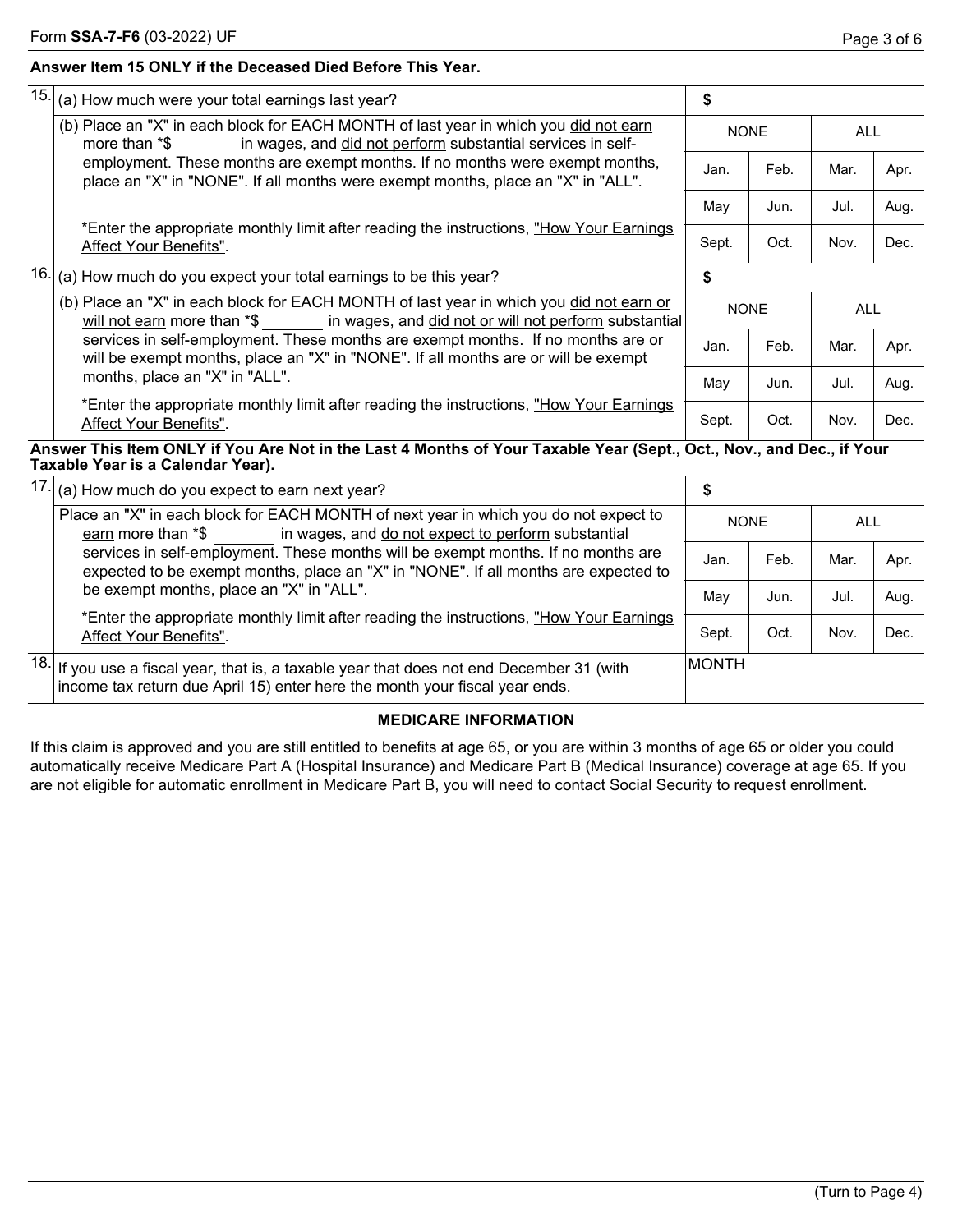### **Complete Item 22 ONLY If You Are Within 3 Months of Age 65 or Older**

Medicare Part B (Medical Insurance) helps cover doctor's services and outpatient care. It also covers some other services that Medicare Part A doesn't cover, such as some of the services provided by physical and occupational therapists and some home health care. If you enroll in Medicare Part B, you will have to pay a monthly premium. The amount of your premium will be determined when your coverage begins. In some cases, your premium may be higher based on information about your income we receive from the Internal Revenue Service. Your premiums will be deducted from any monthly Social Security, Railroad Retirement, or Office of Personnel Management benefits you receive. If you do not receive any of these benefits, you will get a letter explaining how to pay your premiums. You will also get a letter if there is any change in the amount of your premium.

#### Late Enrollment Penalty

If you do not sign up for Part B when you are first eligible, you may have to pay a late enrollment penalty for as long as you have Part B. Your monthly premium for Part B may go up 10% for each full 12-month period that you could have had Part B, but did not sign up for it. Also, you may have to wait until the General Enrollment Period (January 1 to March 31) to enroll in Part B, and coverage will start July 1 of that year.

You can also enroll in a Medicare prescription drug plan (Part D). To learn more about the Medicare prescription drug plans and when you can enroll visit <u>www.medicare.gov</u> or call 1-800-MEDICARE (1-800-633-4227; TTY 1-877-486-2048). A Medicare Representative can also tell you about agencies in your area that can help you choose your prescription drug coverage.

If you have limited income and resources, we encourage you to apply for the Extra Help that is available to assist you with Medicare prescription drug costs. The Extra Help can pay the monthly premiums, annual deductibles, and prescription copayments. To learn more or apply, please visit <u>www.ssa.gov</u>, call 1-800-772-1213 (TTY 1-800-325-0778) or visit the nearest Social Security office.

19. Do you want to enroll in Medicare Part B (Medical Insurance)? Select "No" if you are already enrolled under your own

Social Security Number.

||Yes ||No

**REMARKS (You may use this space for any explanations. If you need more space, attach a separate sheet.)**

I declare under penalty of perjury that I have examined all the information on this form, and on any accompanying statements or forms, and it is true and correct to the best of my knowledge. I understand that anyone who knowingly gives a false or misleading statement about a material fact in this information, or causes someone else to do so, commits a crime and may be subject to fine or imprisonment, or both.

\_\_\_\_\_\_\_\_\_\_\_\_\_\_\_\_\_\_\_\_\_\_\_\_\_\_\_\_\_\_\_\_\_\_\_\_\_\_\_\_\_\_\_\_\_\_\_\_\_\_\_\_\_\_\_\_\_\_\_\_\_\_\_\_\_\_\_\_\_\_\_\_\_\_\_\_\_\_\_\_\_\_\_\_\_\_\_\_\_\_\_\_\_\_\_\_\_\_\_\_\_\_\_ \_\_\_\_\_\_\_\_\_\_\_\_\_\_\_\_\_\_\_\_\_\_\_\_\_\_\_\_\_\_\_\_\_\_\_\_\_\_\_\_\_\_\_\_\_\_\_\_\_\_\_\_\_\_\_\_\_\_\_\_\_\_\_\_\_\_\_\_\_\_\_\_\_\_\_\_\_\_\_\_\_\_\_\_\_\_\_\_\_\_\_\_\_\_\_\_\_\_\_\_\_\_\_ \_\_\_\_\_\_\_\_\_\_\_\_\_\_\_\_\_\_\_\_\_\_\_\_\_\_\_\_\_\_\_\_\_\_\_\_\_\_\_\_\_\_\_\_\_\_\_\_\_\_\_\_\_\_\_\_\_\_\_\_\_\_\_\_\_\_\_\_\_\_\_\_\_\_\_\_\_\_\_\_\_\_\_\_\_\_\_\_\_\_\_\_\_\_\_\_\_\_\_\_\_\_\_ \_\_\_\_\_\_\_\_\_\_\_\_\_\_\_\_\_\_\_\_\_\_\_\_\_\_\_\_\_\_\_\_\_\_\_\_\_\_\_\_\_\_\_\_\_\_\_\_\_\_\_\_\_\_\_\_\_\_\_\_\_\_\_\_\_\_\_\_\_\_\_\_\_\_\_\_\_\_\_\_\_\_\_\_\_\_\_\_\_\_\_\_\_\_\_\_\_\_\_\_\_\_\_ \_\_\_\_\_\_\_\_\_\_\_\_\_\_\_\_\_\_\_\_\_\_\_\_\_\_\_\_\_\_\_\_\_\_\_\_\_\_\_\_\_\_\_\_\_\_\_\_\_\_\_\_\_\_\_\_\_\_\_\_\_\_\_\_\_\_\_\_\_\_\_\_\_\_\_\_\_\_\_\_\_\_\_\_\_\_\_\_\_\_\_\_\_\_\_\_\_\_\_\_\_\_\_ \_\_\_\_\_\_\_\_\_\_\_\_\_\_\_\_\_\_\_\_\_\_\_\_\_\_\_\_\_\_\_\_\_\_\_\_\_\_\_\_\_\_\_\_\_\_\_\_\_\_\_\_\_\_\_\_\_\_\_\_\_\_\_\_\_\_\_\_\_\_\_\_\_\_\_\_\_\_\_\_\_\_\_\_\_\_\_\_\_\_\_\_\_\_\_\_\_\_\_\_\_\_\_

|                                                                                                | <b>SIGNATURE OF APPLICANT</b>                         |  |                                       |  |                                                                                                                  | Date (Month, day, year)                                             |                                                                                                                                           |
|------------------------------------------------------------------------------------------------|-------------------------------------------------------|--|---------------------------------------|--|------------------------------------------------------------------------------------------------------------------|---------------------------------------------------------------------|-------------------------------------------------------------------------------------------------------------------------------------------|
| Signature (First Name, Middle Initial, Last Name) (Write in ink)<br><b>SIGN</b><br><b>HERE</b> |                                                       |  |                                       |  |                                                                                                                  | Telephone number(s) at which you may be<br>contacted during the day |                                                                                                                                           |
|                                                                                                |                                                       |  |                                       |  |                                                                                                                  | (AREA CODE)                                                         |                                                                                                                                           |
| <b>FOR</b>                                                                                     |                                                       |  |                                       |  | Direct Deposit Payment Address (Financial Institution)                                                           |                                                                     |                                                                                                                                           |
| <b>OFFICIAL</b>                                                                                | <b>Routing Transit Number</b>                         |  | C/S                                   |  | <b>Depositor Account Number</b>                                                                                  |                                                                     | No Account                                                                                                                                |
| <b>USE ONLY</b>                                                                                |                                                       |  |                                       |  |                                                                                                                  |                                                                     | <b>Direct Deposit Refused</b>                                                                                                             |
| "Remarks," if different.)                                                                      |                                                       |  |                                       |  |                                                                                                                  |                                                                     | Applicant's Mailing Address (Number and street, Apt No., P.O. Box, or Rural Route) (Enter Residence Address in                            |
| ZIP Code<br>City and State                                                                     |                                                       |  | County (if any) in which you now live |  |                                                                                                                  |                                                                     |                                                                                                                                           |
|                                                                                                |                                                       |  |                                       |  | applicant must sign below, giving their full addresses. Also, print the applicant's name in the Signature block. |                                                                     | Witnesses are required ONLY if this application has been signed by mark $(X)$ above. If signed by mark $(X)$ , two witnesses who know the |
| 1. Signature of Witness                                                                        |                                                       |  |                                       |  | 2. Signature of Witness                                                                                          |                                                                     |                                                                                                                                           |
|                                                                                                | Address (Number and Street, City, State and ZIP Code) |  |                                       |  |                                                                                                                  |                                                                     | Address (Number and Street, City, State and ZIP Code)                                                                                     |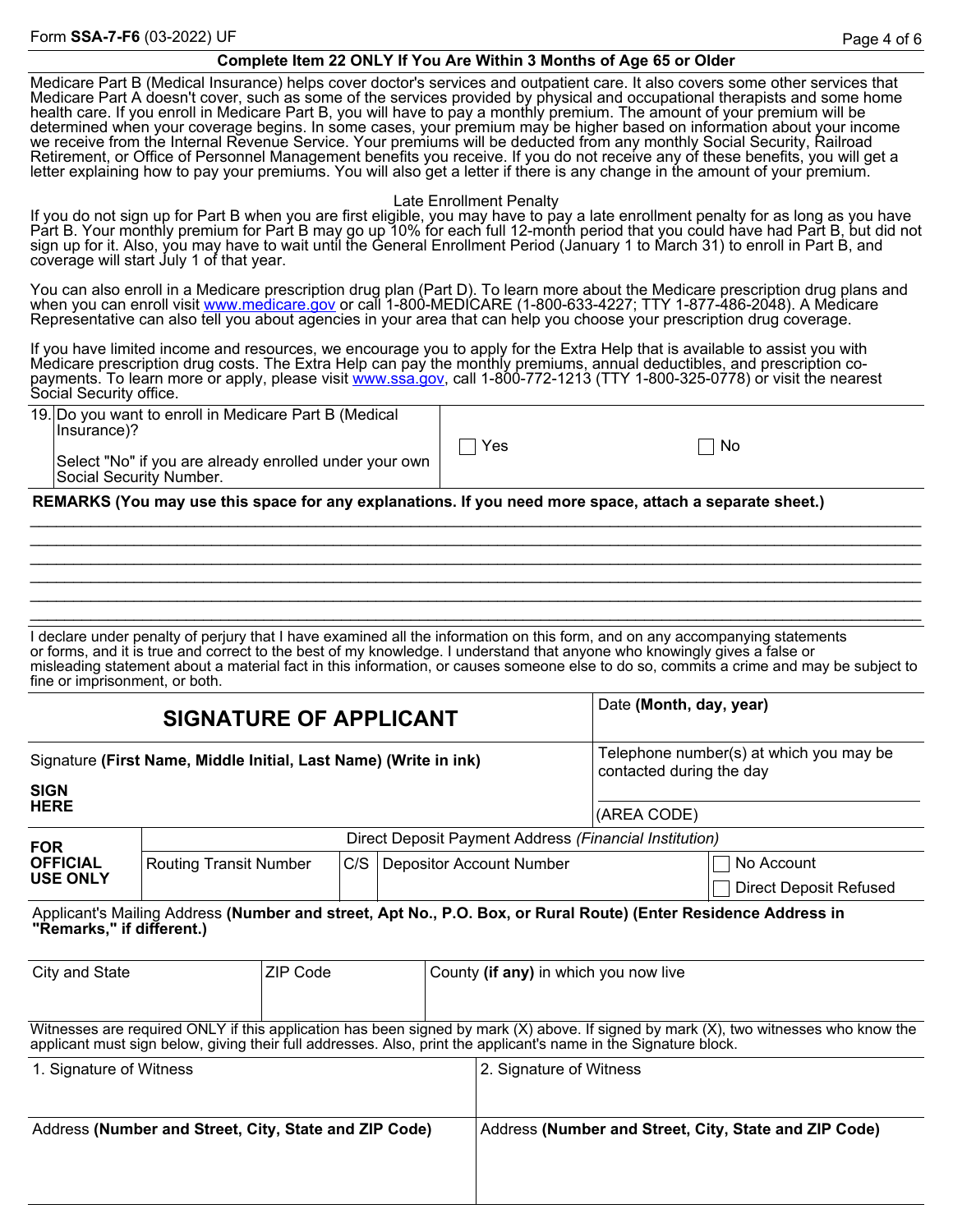# **Privacy Act Statement Collection and Use of Personal Information**

Sections 202, 205, 223, 226, and 806 of the Social Security Act, as amended, allow us to collect this information. Furnishing us this information is voluntary. However, failing to provide all or part of the information may prevent us from making an accurate and timely decision on your entitlement to Social Security benefit payments.

We will use the information to determine your eligibility for Social Security benefits. We may also share your information for the following purposes, called routine uses:

- To Federal, State, or local agencies (or agents on their behalf) for administering income maintenance or health maintenance programs (including programs under the Social Security Act). Such disclosures include, but are not limited to, release of information to: Railroad Retirement Board for administering provisions of the Railroad Retirement Act relating to railroad employment; for administering the Railroad Unemployment Insurance Act and for administering provisions of the Social Security Act relating to railroad employment; and Department of Veterans Affairs for administering 38 U.S.C. 1312, and upon request, for determining eligibility for, or amount of, veterans benefits or verifying other information with respect thereto pursuant to 38 U.S.C. 5106; and
- To contractors and other Federal agencies, as necessary, for the purpose of assisting the Social Security Administration (SSA) in the efficient administration of its programs. We will disclose information under the routine use only in situations in which SSA may enter into a contractual or similar agreement with a third party to assist in accomplishing an agency function relating to this system of records.

In addition, we may share this information in accordance with the Privacy Act and other Federal laws. For example, where authorized, we may use and disclose this information in computer matching programs, in which our records are compared with other records to establish or verify a person's eligibility for Federal benefit programs and for repayment of incorrect or delinquent debts under these programs.

A list of additional routine uses is available in our Privacy Act System of Records Notices (SORN) 60-0059, Earnings Recording and Self-Employment Income System, as published in the Federal Register (FR) on January 11, 2006, at 71 FR 1819; 60-0089, entitled Claims Folders Systems, as published in the FR on April 1, 2003, at 68 FR 15784; 60-0090, entitled Master Beneficiary Record, as published in the FR on January 11, 2006, at 71 FR 1826; and 60-0321, entitled Medicare Database, as published in the FR on July 25, 2006, at 71 FR 42159. Additional information and a full listing of all our SORNs are available on our website at [www.ssa.gov/privacy.](www.ssa.gov/privacy)

**Paperwork Reduction Act Statement** - This information collection meets the requirements of 44 U.S.C. § 3507, as amended by section 2 of the Paperwork Reduction Act of 1995. You do not need to answer these questions unless we display a valid Office of Management and Budget (OMB) control number. The OMB control number for this collection is 0960-0012. We estimate that it will take 15 minutes to read the instructions, gather the facts, and answer the questions. *Send only comments relating to our time estimate above to: SSA, 6401 Security Blvd, Baltimore, MD 21235-6401.*